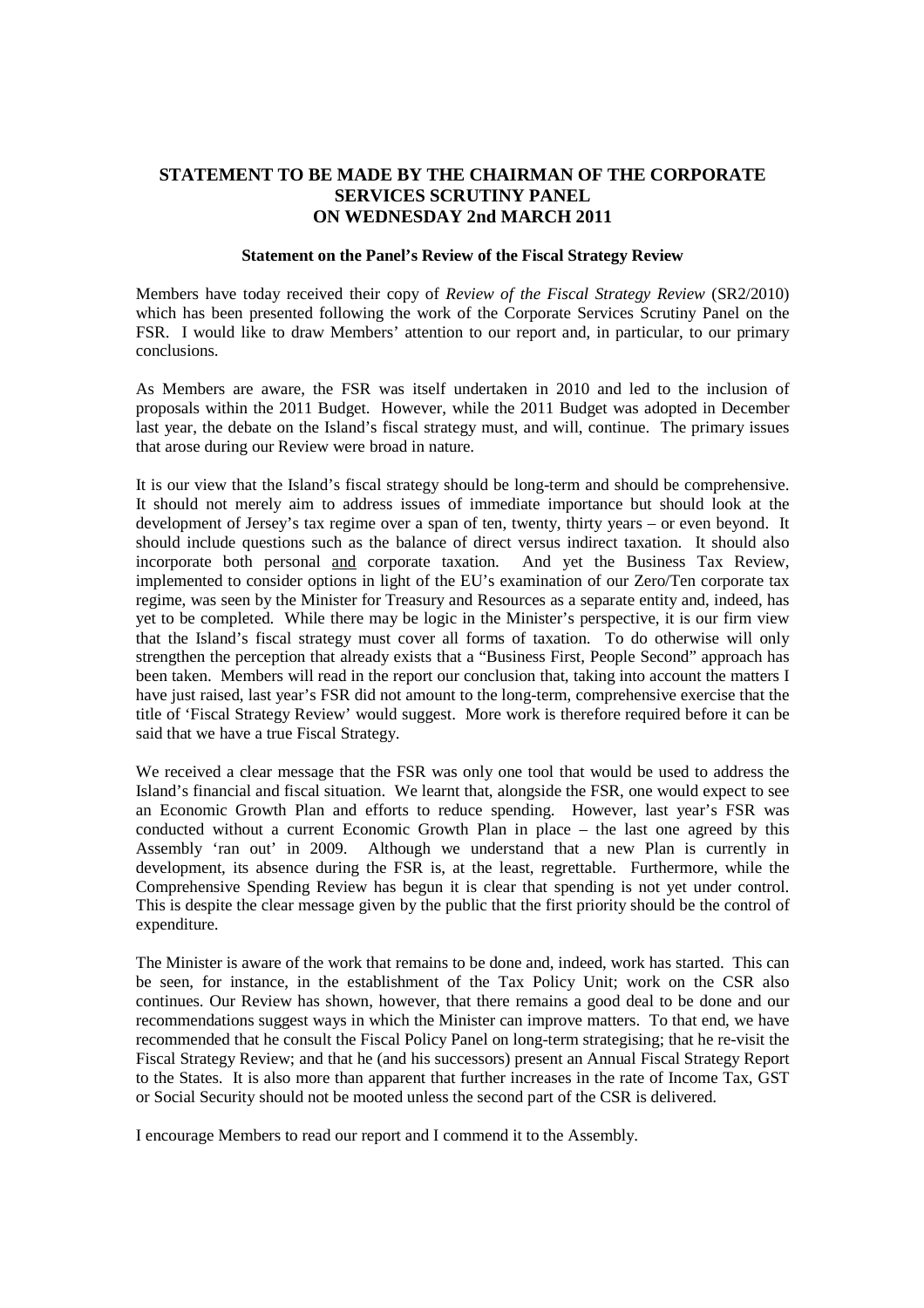# **3.2 Statement by the Chairman of the Corporate Services Scrutiny Panel regarding the Fiscal Strategy Review Report**

### **3.2.1 Senator S.C. Ferguson:**

The Chairmen's Committee has decided, in fact, that in order to make sure that our reports perhaps have a little more publicity and encourage Members to read them, that we will adopt a number of methods in order to bring them to the attention of the States and, in this case, we decided to have a statement. Members have today received their copy of the review of the Fiscal Strategy Review, S.R.2/2010, which has been presented following the work of the Corporate Services Scrutiny Panel on the F.S.R. (Fiscal Strategy Review). I would like to draw Members' attention to our report and, in particular, to our primary conclusions. As Members are aware, the F.S.R. was itself undertaken in 2010 and led to the inclusion of proposals within the 2011 budget. However, while the 2011 budget was adopted in December last year, the debate on the Island's Fiscal Strategy must, and will, continue. The primary issues that arose during our review were broad in nature. It is our view that the Island's Fiscal Strategy should be long term and should be comprehensive. It should not merely aim to address issues of immediate importance but should look at the development of Jersey's tax regime over a span of 10, 20, 30 years, or even beyond. It should include questions such as the balance of direct versus indirect taxation. It should also incorporate both personal and corporate taxation and yet the Business Tax Review implemented to consider options in light of the E.U.'s (European Union) examination of our Zero/Ten corporate tax regime, was seen by the Minister for Treasury and Resources as a separate entity and, indeed, has yet to be completed. While there may be logic in the Minister's perspective, it is our firm view that the Island's fiscal strategy must cover all forms of taxation, to do otherwise will only strengthen the perception that already exists that a "business first, people second" approach has been taken. Members will read in the report our conclusion that, taking into account the matters I have just raised, last year's F.S.R. did not amount to the long-term comprehensive exercise that the title of Fiscal Strategy Review would suggest. More work is therefore required before it can be said that we have a true fiscal strategy. We received a clear message that the F.S.R. was only one tool that would used to address the Island's financial and fiscal situation. We learnt that, alongside the F.S.R., one would expect to see an economic growth plan and efforts to reduce spending. However, last year's F.S.R. was conducted without a current economic growth plan in place. The last one agreed by this Assembly ran out in 2009. Although we understand that a new plan is currently in development, its absence during the F.S.R. is, at the least, regrettable. Furthermore, while the C.S.R. has begun, it is not clear that spending is yet under control, this is despite the clear message given by the public that the first priority should be the control of expenditure. The Minister is aware of the work that remains to be done and, indeed, work has started. This can be seen, for instance, in the establishment of the tax policy unit and work on the C.S.R. also continues. Our review has shown, however, that there remains a good deal to be done and our recommendations suggest ways in which the Minister can improve matters. To this end, we have recommended that he consult the Fiscal Policy Panel on long-term strategising, that he revisit the F.S.R. and that he and his successors present an annual fiscal strategy report to the States. It is also more than apparent that further increases in the rate of income tax, G.S.T. or social security should not be mooted unless the second part of the C.S.R. is delivered. I would like to encourage Members to read our report and I commend it to the Assembly.

# **3.2.2 Deputy G.P. Southern:**

Did the panel examine whether income tax revenues from companies have been reduced to an unsustainably low level and did the panel examine or find any evidence for economic growth as yet?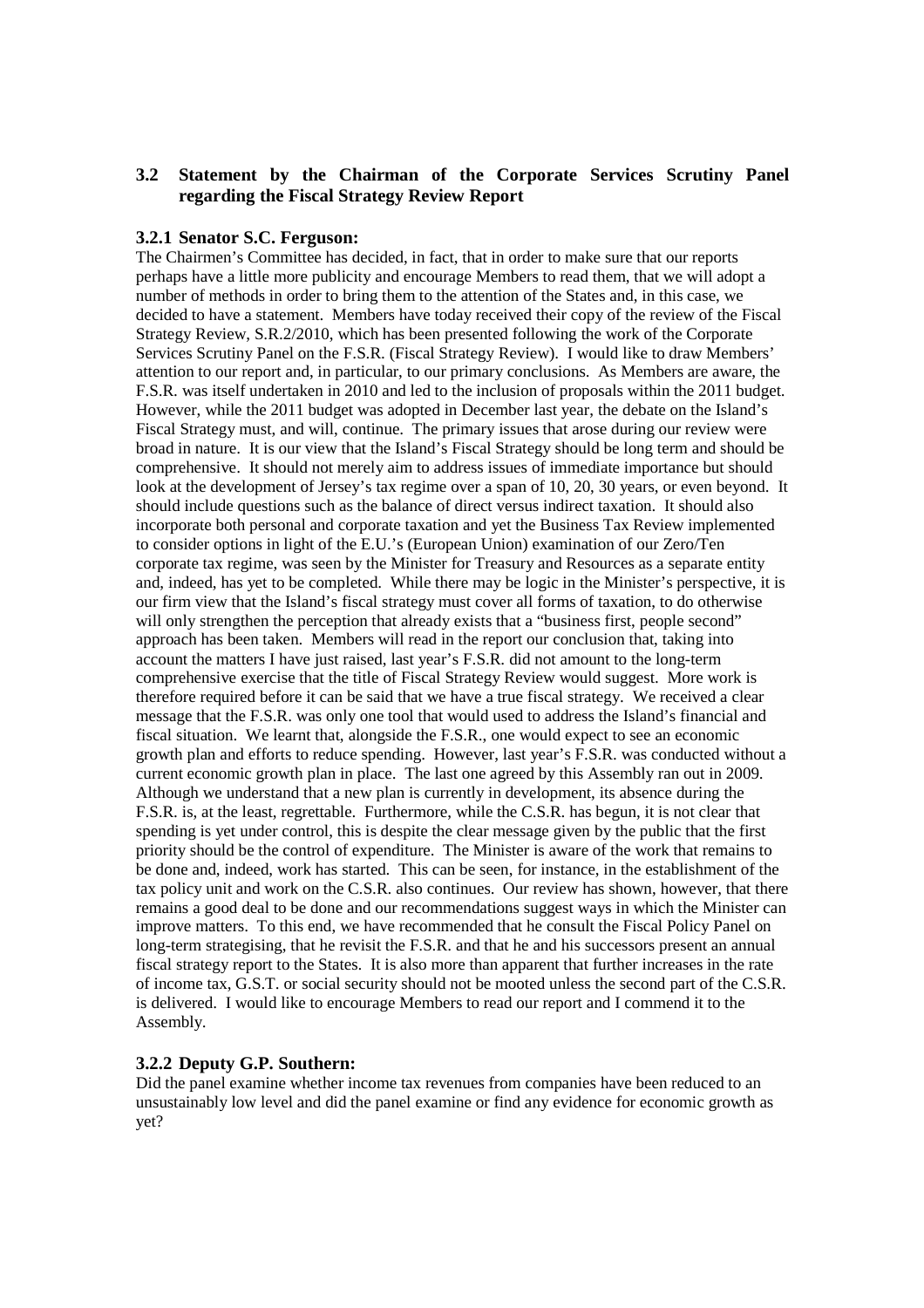### **Senator S.C. Ferguson:**

That is an interesting question. As the Deputy will know, the Business Tax Review has not yet been completed. We would like to see it as part of the overall fiscal strategy; a fiscal strategy should be looking at the direct tax, the indirect tax, the balance of taxation; the whole gamut of corporate tax, consumption tax, property tax, income tax and so forth. We are awaiting the results of the Business Tax Review which is, basically, to look at the Zero/Ten position and once we have those we will be looking at it. I am sorry, I do not remember the second part of the question.

[16:15]

# **Deputy G.P. Southern:**

Did the panel find any hard evidence of economic growth in the economy as yet?

## **Senator S.C. Ferguson:**

Not particularly. This was not particularly what we were looking at specially, we were looking at the F.S.R. We have looked at economic factors, for example, the O.E.C.D. (Organisation for Economic Co-operation and Development) work …

## **The Bailiff:**

I think a reasonably concise answer … I think the question was whether you had seen signs of economic growth and you say it was not within your review plan.

# **Senator S.C. Ferguson:**

It was not within our remit, Sir.

### **The Bailiff:**

Deputy Le Hérissier?

## **3.2.3 Deputy R.G. Le Hérissier:**

The panel appears to say, and I congratulate the Chairman on her statement, that there had not been the requisite determination and enthusiasm in terms of controlling expenditure hence the premature move towards more taxation. Where does the panel feel, in a general sense, that expenditure can be more tightly controlled or that cut-backs can occur in the public services?

### **Senator S.C. Ferguson:**

We will be returning to the C.S.R. in a new review starting shortly. As the Deputy will remember from his days on my P.A.C. (Public Accounts Committee) the Comptroller and Auditor General's Review looked at the cross-cutting issues and, so far, we have not really seen many signs of solid progress on that but we have a briefing with the Minister for Treasury next week and we will be asking for an update on this. But we will be returning to it as a panel report to see what the progress is in implementing the C.S.R.

## **3.2.4 Senator A. Breckon:**

The Chairman has made reference in her statement to no further increases in income tax, G.S.T. (Goods and Services Tax) or social security and that is also contained in paragraph 2.5 of the report. Can I ask her, from that statement, does she mean from increases that have already been agreed or from where we are now?

### **Senator S.C. Ferguson:**

From where we are now. I think we have agreed increases as of 31st December 2010 but we would prefer to see genuine progress with the C.S.R. before we start looking at increases in taxes. But, in fact, we would like to see this broad fiscal strategy that I have mentioned developed before we start fiddling at the edges and doing things piecemeal. We have got to look at the whole thing in a strategic manner; as I say, we have got to look at all the types of taxes, we have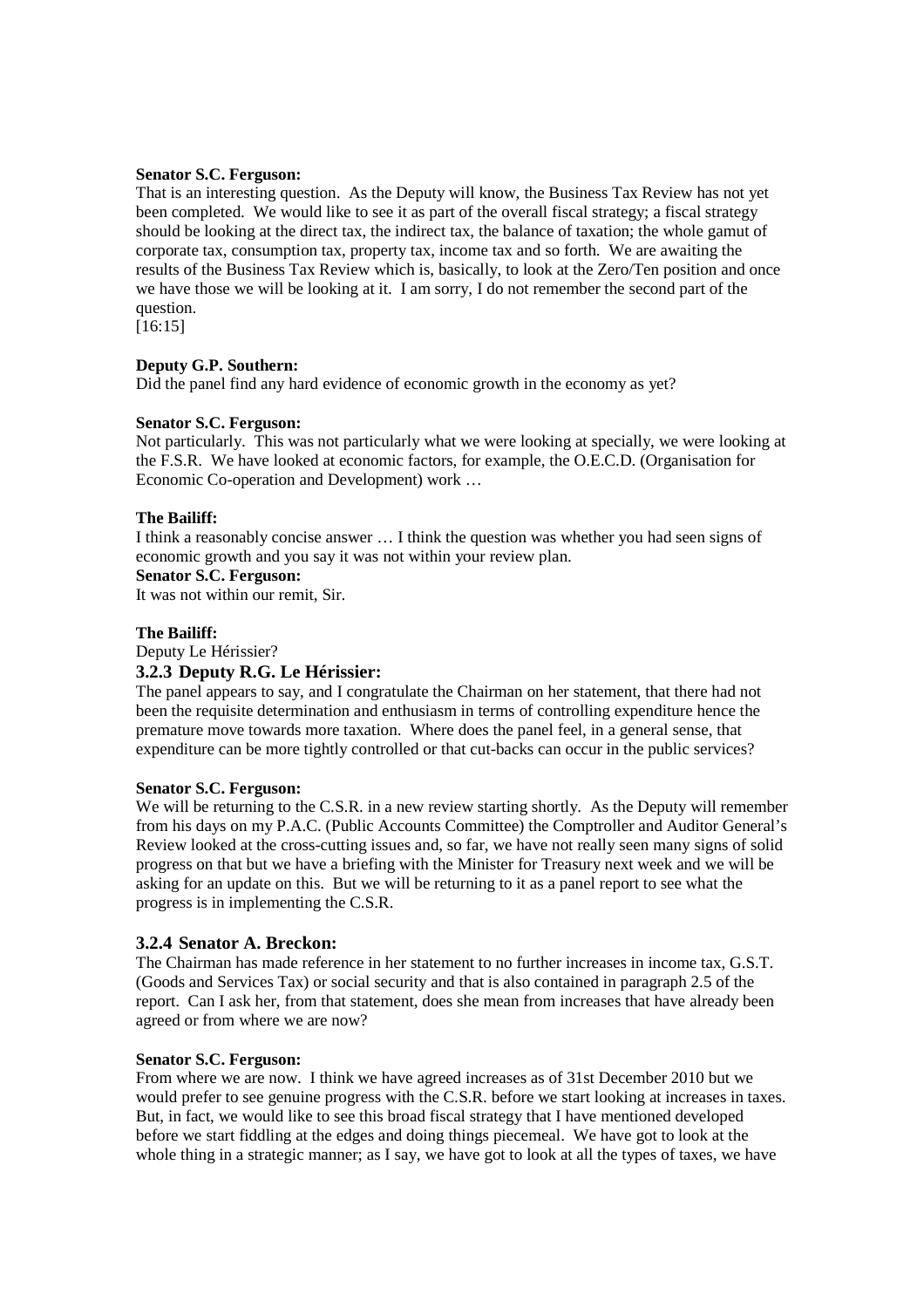got to look at their interplay with the social security system and the benefits. I know Deputy Southern is very keen on changing the disregard, or at least getting it and encouraging people back to work, and I know the Minister is equally keen to get that piece of work done. As for increasing them, no more.

## **3.2.5 Senator P.F.C. Ozouf:**

The last question has been partly confirmed but I think I just would like to know: does the Chairman still give her support for the fiscal strategy that was brought to the Assembly last year? Is she surprised that the Minister for Treasury agrees with the focus of a long-term fiscal strategy and does she agree with me that the fiscal strategy should be part of the strategic plan that the Assembly agrees at the start of its term of office?

#### **The Bailiff:**

Chairman ?

### **Senator S.C. Ferguson:**

Sorry. Pause for thought, Sir.

#### **The Bailiff:**

Yes, but do not use up too much of your ten minutes. **[Laughter]**

#### **Senator S.C. Ferguson:**

The mills of the brain grind exceedingly slow but they get there. Last year's fiscal strategy in December, to be fair, we considered that those were necessary short-term measures in order to meet a particular situation. As far as the strategic plan goes, it is a little broad, it says we want: "Balanced budgets, we want sustainable finances." We were thinking more in terms of the New Zealand approach which, if Members have the report, you can find under paragraph 5.21: "New Zealand publishes an annual fiscal strategy report and measures how the government is doing against its overall goals." The strategy report …

### **The Bailiff:**

I think, Senator, a concise answer to the question.

## **Senator S.C. Ferguson:**

I have cut out the middle, Sir. **[Laughter]** I am just encouraging people to read it. I see that the Minister for Treasury is already looking for it, it is page 22. This strategic report is meant to have a horizon of at least 40 years and is reviewed at least every 4 years. I think that is a very good model that we should be looking at.

## **3.2.6 Deputy M. Tadier:**

If only more Ministers would pause for thought, they maybe would not speak at all. My question  $i$ s to do with

# **Senator S.C. Ferguson:**

I am not a Minister.

### **Deputy M. Tadier:**

Yes. I know you are not a Minister … I know the Senator is not, that was not the implication. **[Laughter]** Back on track. The question is the Senator seems to have suggested that there has been a short-term approach taken in the F.S.R. Can the Senator advise why she thinks this shortterm approach has been taken?